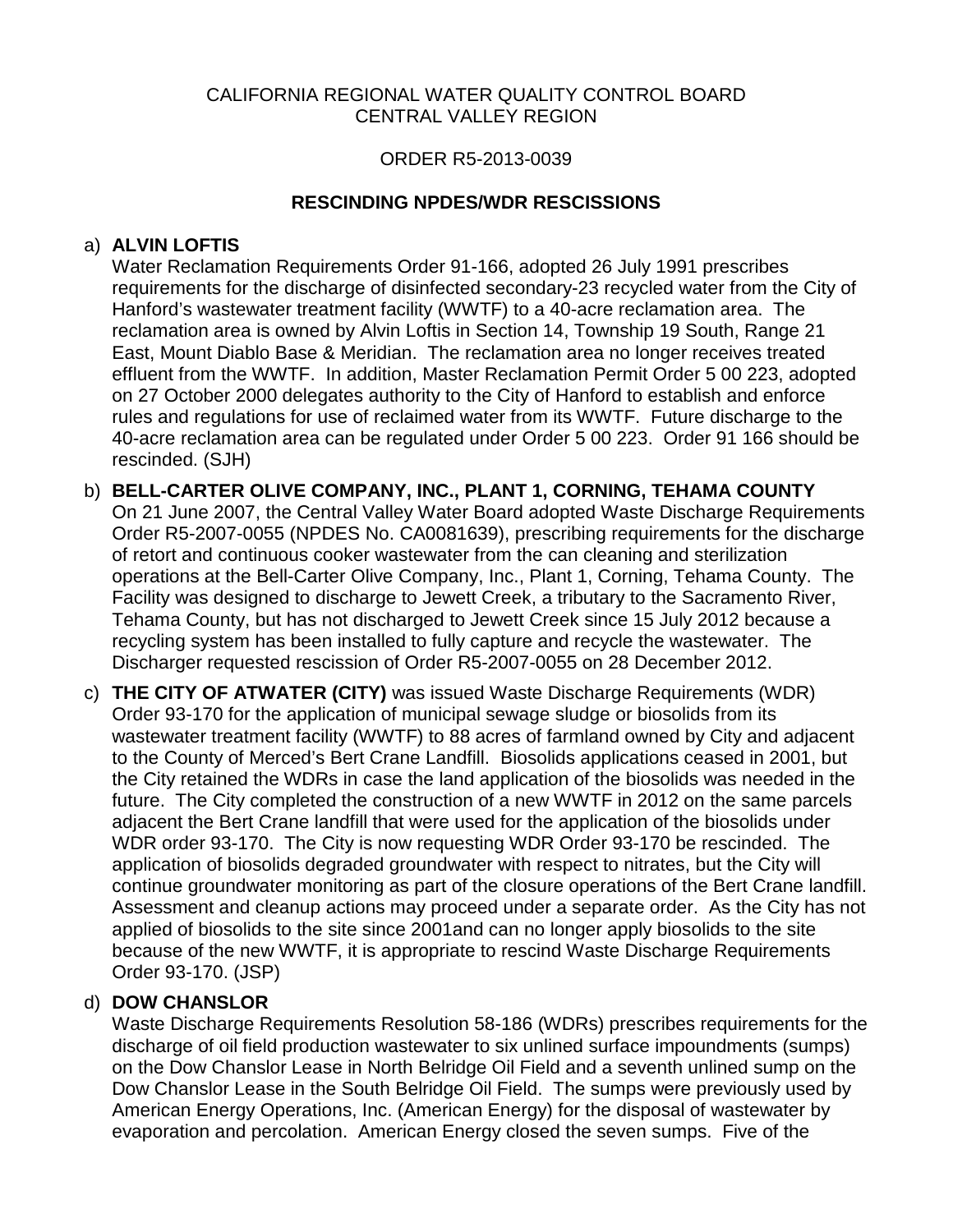closed sumps were backfilled and two were left in place to provide secondary containment for storage tanks as described in a Spill Prevention and Disaster Contingency Plan submitted by American Energy. The WDRs are no longer applicable and it is appropriate to rescind Resolution 58-186. (DLW)

#### e) **HAKKER BROTHERS**

 Range 21 East, Mount Diablo Base & Meridian. The reclamation area no longer receives Water Reclamation Requirements Order 99-128, adopted 17 September 1999, prescribes requirements for the discharge of disinfected secondary-23 recycled water from the City of Hanford's wastewater treatment facility (WWTF) to a 413-acre reclamation area. The reclamation area is owned by Hakker Brothers in Sections 11 and 14, Township 19 South, treated effluent from the WWTF. In addition, Master Reclamation Permit Order 5 00 223, adopted 27 October 2000, delegates authority to the City of Hanford to establish and enforce rules and regulations for use of reclaimed water from its WWTF. Future discharge to the 413-acre reclamation area can be regulated under Order 5 00 223. Order 99 128 should be rescinded. (SJH)

### f) **I'SOT, INC**

 system. The facility was designed to discharge to the Pit River, a tributary to the discharge. The Discharger submitted notification on 9 October 2012 that they plan on reinjecting the geothermal water into well ISO-2. The injection system is regulated by the California Division of Oil, Gas, and Geothermal Resources (DOGGR). 14 September 2007, the Central Valley Water Board adopted Waste Discharge Requirements Order No. R5-2007-0119 (NPDES No. CA0084859), prescribing requirements for the discharge of treated wastewater at the I'SOT, Inc. geothermal heating Sacramento River, Modoc County, but has indicated that they will use the ISO-2 well to reinject the discharge from the geothermal heating system and cease the surface water

Discharger stated that they will cease discharging to surface water prior to the hearing date; therefore it is appropriate to rescind the Order.

### g) **MARIPOSA COUNTY**

 Resort owned by Frank Leonardi. Wastewater is generated by the Resort and a 39 home subdivision. The County has completed a new WWTF that now serves the Resort and subdivision. The Resort is no longer owned by Frank Leonardi. The old WWTF has been removed, and wastewater is no longer recycled on the golf course. Order 94-278 is Water Reclamation Requirements Order 94-278 prescribes requirements for the discharge of treated wastewater from a wastewater treatment facility (WWTF) owned by Mariposa County Don Pedro Sewer Zone 1 to a golf course at the Lake Don Pedro Golf Club and obsolete, no longer necessary, and should be rescinded. (WDH).

### h) **MORNING STAR MERCED**

 elevated nitrate levels in soil and groundwater beneath the site. The Discharger initiated a have stabilized and that nitrates in groundwater are only slightly above background levels. Waste Discharge Requirements Order 95-227, prescribes requirements for the discharge of tomato processing wastewater and sludge to 13 acres of land adjacent to the Morning Star Merced, LLC., plant at 1765 Ashby Road in Merced. Discharge ceased in 2002 due to cropping plan to remove excess nitrogen in soil. The Plant closed in 2006. In March 2012, Morning Star stated it has no plans to reopen the plant and requested rescission of Order 95 227. Soil and groundwater monitoring at the site has shown that nitrogen levels in soil Given that the Discharger has no plans to reopen the Plant, and nitrogen concentrations in soil and groundwater at the site have stabilized, Order 95-227 is no longer necessary and should be rescinded. (KC)